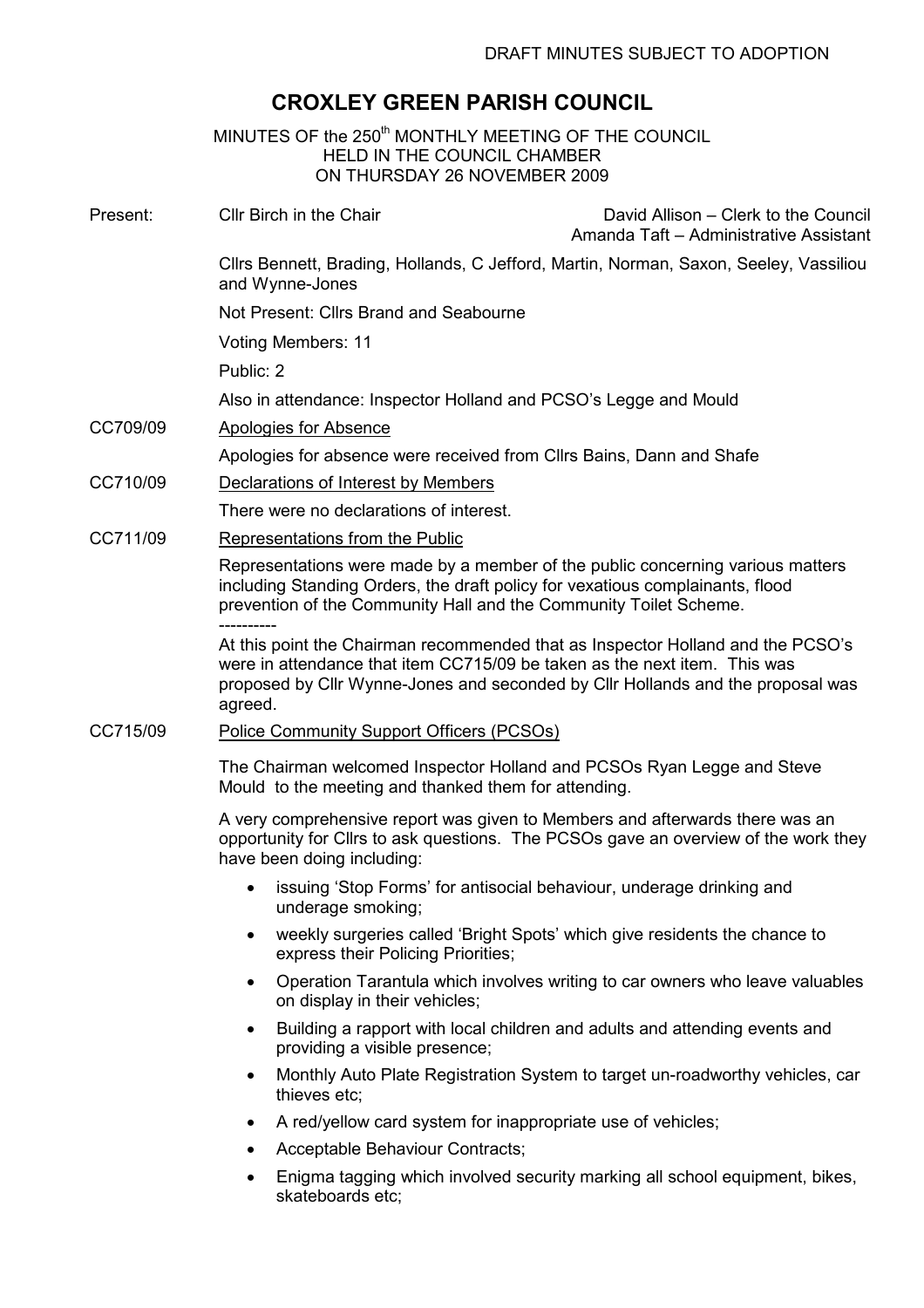• Follow up visits and advice for previous victims of distraction burglaries.

It was suggested that details of the Bright Spot surgeries be displayed on the Parish Council website or even a link to the Hertfordshire Constabulary website. A copy of the crime statistics was made available.

# CC712/09 Minutes

It was proposed by Cllr Seeley and seconded by Cllr Saxon that the Minutes of the 249<sup>th</sup> Monthly Meeting of the Council held on Thursday 29 October 2009 be accepted. The proposal was agreed and the Chairman signed the Minutes.

### CC713/09 Matters Arising

CC702.2/09 (Matters Arising; EA608/09 Active Works List – Croxleyhall Woods). The Clerk was asked if the site meeting had been arranged and it was confirmed that a date had been set for December. The Clerk was asked to provide a report for the next Environment and Amenity meeting.

# CC714/09 Committee Reports

# CC714.1/09 Environment and Amenity Committee held on Tuesday 3 November 2009 It was proposed by Cllr Seeley and seconded by Cllr Jefford that the Minutes of the Environment and Amenity Committee held on Tuesday 3 November 2009 be adopted. The proposal was agreed.

CC714.2/09 Any matters arising

There were no matters arising.

CC714.3/09 Planning and Development Committee held on Wednesday 4 and Wednesday 18 November 2009

> It was proposed by Cllr Bennett and seconded by Cllr Hollands that the Minutes of the Planning and Development Committee held on Wednesday 4 and Wednesday 18 November 2009 be adopted. The proposal was agreed.

# CC714.4/09 Any matters arising

PD1222/09 (Tesco Store – Provision of Public Open Space). The Clerk was asked if he had written to TRDC and he advised that there was nothing further to report at this stage but he would inform Cllrs when he had anything to report back.

PD1223/09 (Little Green Lane Pond). The Clerk was asked if he had checked who owns the pond to which he replied that he was waiting for information from Hertfordshire County Council.

PD1224/09 (Yorke Road School Building). It was asked if the email from TRDC had been forwarded to Croxley Green Residents Association (CGRA) and the Clerk stated that he could not recall offhand. A Cllr advised that this site is included in the Local Development Framework (a copy of which has been circulated to Members) which is open for public consultation as a proposed site for housing and was discussed at the Local Area Forum.

#### [Post meeting note: the email was forwarded to CGRA on 9 November 2009].

It was pointed out by Cllrs that it would be more appropriate to raise these questions at the Planning and Development meeting and also that it was unfair to expect the Clerk to have so much information available to hand without notice. Members were reminded that they could request items be placed on the Cllr requested correspondence list if they wanted to check the progress of items.

CC714.5/09 Finance and Administration Committee held Thursday 10 September and Thursday 12 November 2009

It was proposed by Cllr Martin and seconded by Cllr Seeley that the Minutes of the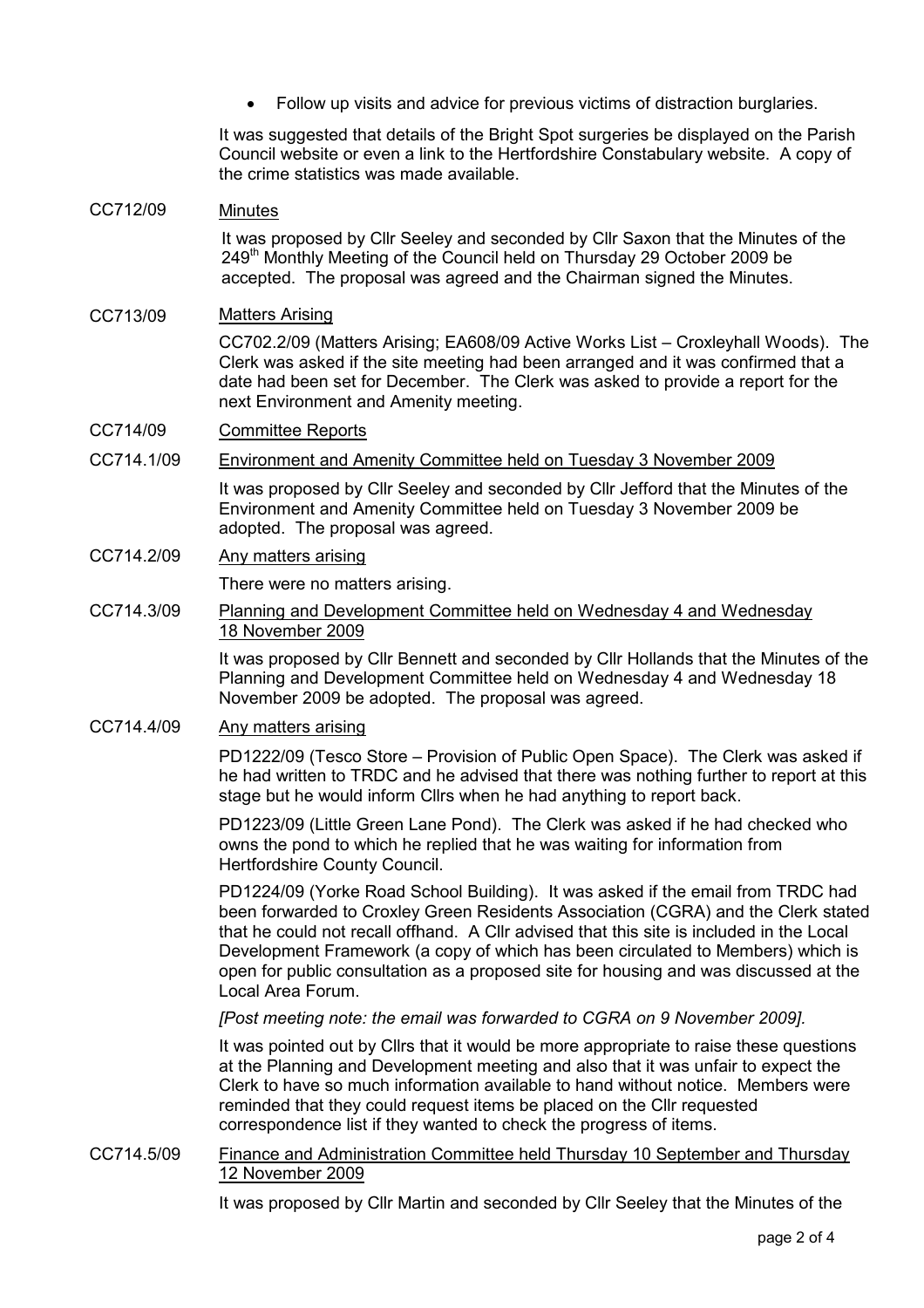Finance and Administration Committee held on Thursday 10 September and Thursday 12 November 2009 be adopted. The proposal was agreed.

# CC714.6/09 Any matters arising

FA556/09 (Festive Lighting – Watford Road and Scots Hill). This matter was raised and the Chairman clarified that it is the utility company and not Hertfordshire Highways who will be charging for the electricity.

# CC715/09 Police Community Support Officers (PCSOs)

This item was discussed earlier in the meeting, after CC711/09.

CC716/09 Revision to Standing Orders

The Chairman introduced this item and referred Cllrs to the papers circulated with the Council Agenda in October (CC704/09 refers). The Chairman added that there were a number of policies that needed to be introduced and also staff and structure issues to be considered which is currently being undertaken through a sub-committee as it may not be within the current remit of the Finance and Administration Committee. A brief discussion followed and it was proposed by Cllr Brading and seconded by Cllr Norman that the word 'control' in 2 iii, viii and xii be changed to 'consider and make recommendations to the Council' and the proposal was agreed. It was proposed by Cllr Hollands and seconded by Cllr Jefford that the Committee's name remains as the Finance and Administration Committee and the proposal was agreed. Finally it was proposed by Cllr Hollands and seconded by Cllr Wynne-Jones that subject to the amendments mentioned, the powers and functions of the Committee be extended and the proposal was agreed. The Clerk clarified that the existing Standing Order 38f(i) will have the words 'finance, administration, personnel and property' substituted with points  $1 - 13$  as amended.

### CC717/09 Internal Interim Audit Report 4 November 2009

This item was introduced by the Chairman. The Clerk pointed out that the Auditors considered it to be a 'clean report' with no comments or recommendations. One Member congratulated the Clerk and his staff for a very encouraging report.

#### CC718/09 Draft Policy for Habitual and Vexatious Complainants

The Chairman introduced this draft policy, advising Members that this was an important matter as a great deal of staff time could be taken up with dealing with habitual and vexatious complainants. Members considered this to be a necessary and well put together document and it was proposed by Cllr Wynne-Jones and seconded by Cllr Saxon that the policy be adopted and the proposal was agreed.

### CC719/09 Music for Fireworks on New Year's Eve

This matter was introduced by the Chairman and it was clarified that TRDC and the Performing Rights Society have been contacted to check that all necessary permissions are in place. It was proposed by Cllr Bennett and seconded by Cllr Hollands that the Council agree to the recommendation from the Finance and Administration Committee that the £250 previously agreed at Council be increased to £300 for the purpose of obtaining a licence from the Performing Rights Society for the playing of incidental music at the New Year's Eve firework display on the Green and the proposal was agreed.

#### CC720/09 Budget 2010/2011 and beyond

The Clerk informed Members that he would welcome proposals as soon as possible and this was echoed by the Chairman.

# CC721/09 Community Village Hall Flood Prevention Measures

The Chairman advised Members that this item would be postponed as the details requested by the Clerk had not been received.